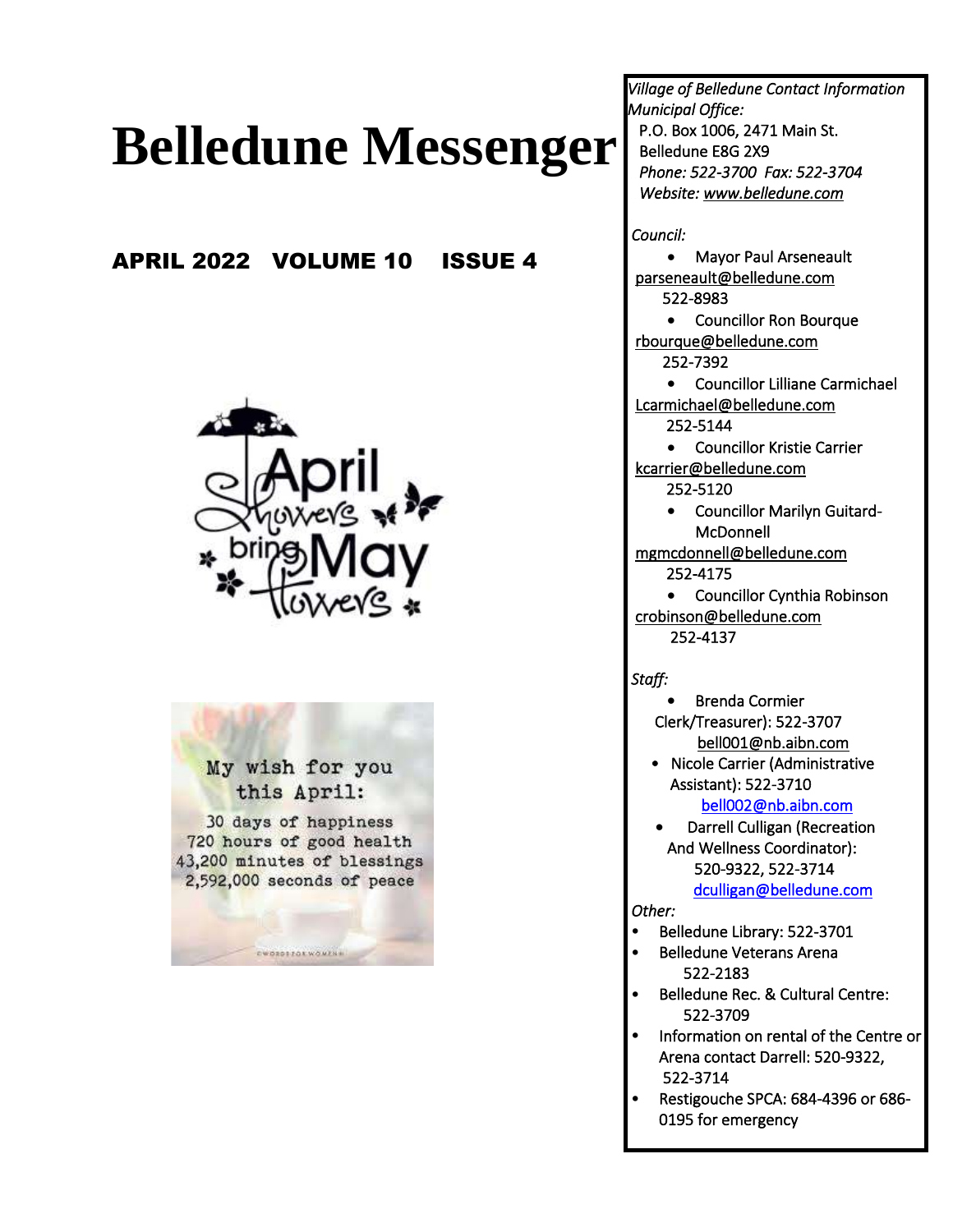#### **Belledune Council – February Meeting**

- **Committee of Whole Meeting – Monday, April 11 at 7:00pm**
- **Regular Meeting of Council – Monday, April 25 at 7:00pm**
- Please note Council meetings on YouTube, if you are not viewing the video while the meeting is going on and wish to view it at a later time, it may take from 12 to 24 hours for the video to be uploaded on the Village of Belledune You Tube. There have been some issues with the You Tube live streaming; however, this is being

## MUNICIPAL SECTION

## MUNICIPAL OFFICE

**The Belledune Municipal office, located at 2471 Main St. is open to the public. Our offices will be closed between 12:00noon to 1:00pm, Monday to Friday.** 

You can also call the office at 506-522-3700 and direct your call to anyone on the list or you can email [info@belledune.com](mailto:info@belledune.com) and your email will be directed to the appropriate person.

## The Municipal office will be closed Friday, April 15 and Monday, April 18 due to the Easter Holiday.

## **Notices**

- Please note that if you receive a flyer in the mail, a request for tender or quote, etc. and it is not on Village of Belledune letterhead or have our logo on it and/or it is not endorsed by administrative staff or by Mayor Paul Arseneault that means it did not come from the Village office.
- If you are sending correspondence to the Village of Belledune please make sure you include your name, a return address and telephone number so we can contact you

## **Garbage and Recycling Collection Notice**

#### **Please note a few items in regards to the Collection of Recycling and Garbage:**

- Garbage normally picked up on Monday, February 21 will be picked up Tuesday, February 22 due to the Family Day Holiday on Monday.
- We are asking people to put their recycling bins out when it is % full, when people wait until it's full or overflowing it causes issues with the truck lift. Thank you for helping us out.
- The bins (or garbage bags) must be put out by 8:00
- Garbage/Recycling bins or bags must be put at the end of the driveway on the shoulder of the road, some people are putting their bins half way up their driveways, if it is not at the end of the driveway, we will not be picking it.

**Garbage collection for Friday, April 15 will be collected on Thursday, April 14, please have your garbage out at 8:00am. Garbage collection for Monday, April 18, will be collected on Tuesday, April 19.**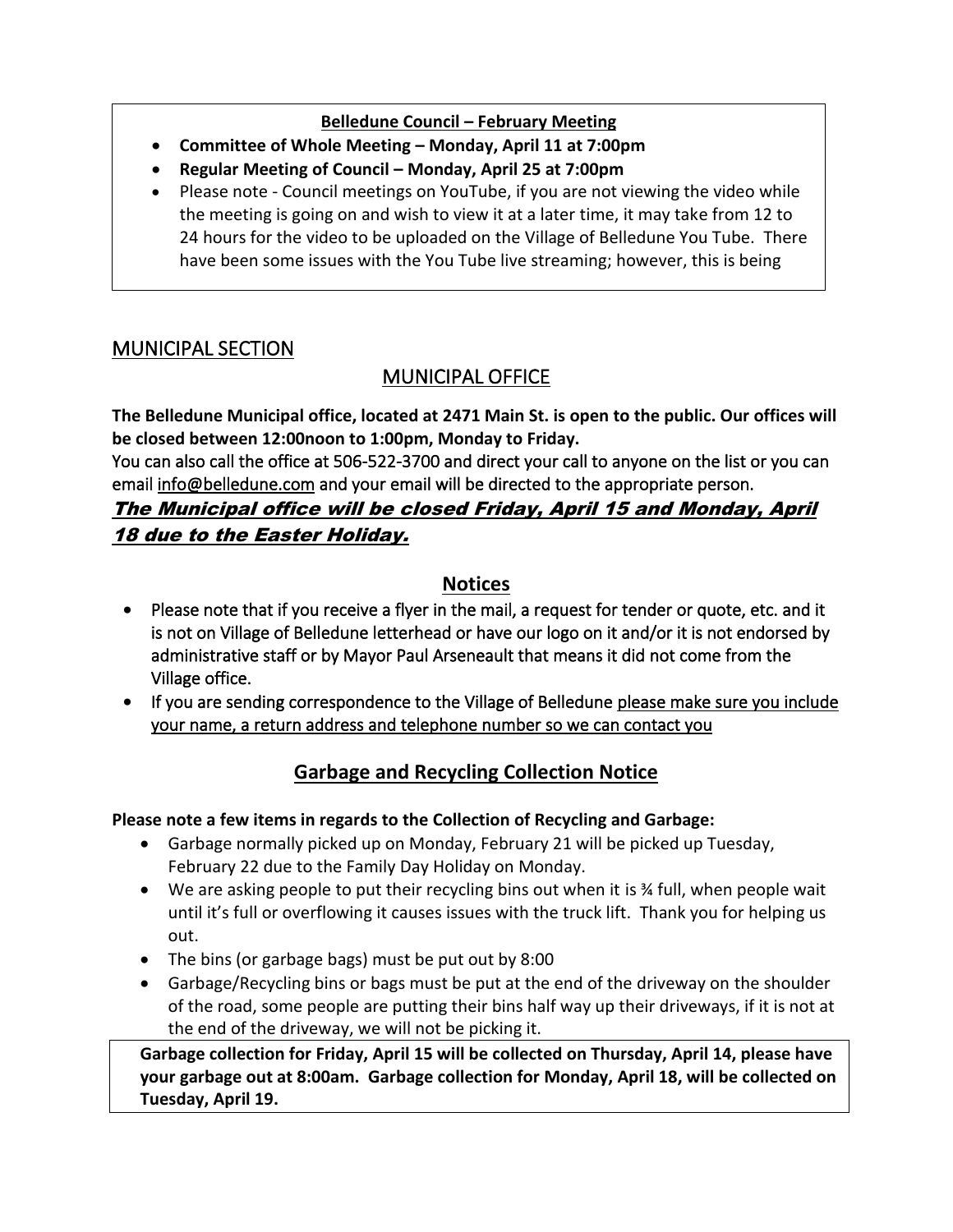#### **Because the snow is here still, take note of some things to remember….**

#### SNOW REMOVAL PRACTICES: Offence subject to Disciplinary Action

Violations under the Belledune Traffic Regulation By-law – By-law #: TR–11-2003 - A BY-LAW OF THE MUNICIPALITY OF BELLEDUNE TO REGULATE TRAFFIC.

## SNOW OR ICE ON STREETS

No person shall place snow or ice upon any street, sidewalk or square in such manner that impedes or is likely to impede movement of traffic or pedestrians. (Section 69, Highway Act)

Please Note – it is very dangerous for people to put their snow on the road, and it is illegal. Whether you live on the main road or side streets, do no put your snow on the road.

#### **Special Notice – Ditches and Culverts**

Prior to doing any work on Village property, such as filling in ditches, installing culverts, etc. You have to contact the Village of Belledune. There are certain regulations that must be followed, for example the size of the pipes, etc.

#### **Message from N.B. Power:**

The Council of Belledune and N.B. Power in accordance with Bob Scott, are working together to provide a local contact source for all matters in the Village of Belledune. The purpose of this local contact is to provide faster and more direct information to the responsible sources within N.B. Power. All issues pertaining to power outages, street lighting, down power lines and all other issues should be directed to:

Ron Bourque Deputy Mayor at Home Number 506-507-3493 Cell Number 506-688-1639 E-mail: [rbourque@belledune.com](mailto:rbourque@belledune.com)

**Council Report for April 1, 2022----------------------------- REPORT #4**

**Council had hoped by this time we would have a new Chief Administrative Officer (CAO). Unfortunately; that is not the case however; we are moving towards making sure that our choice is the best option for Belledune. Please recognize this is not a race but a marathon because getting the right person for the job will be critical for the economical future of Belledune.** 

**Council has had limited meetings in March because of various reasons. The Entertainment Committee has been organizing various activities for our community and "Belledune Days " activities are at the top of that list. The committee is preparing to deliver a great week of activities starting on July 23rd**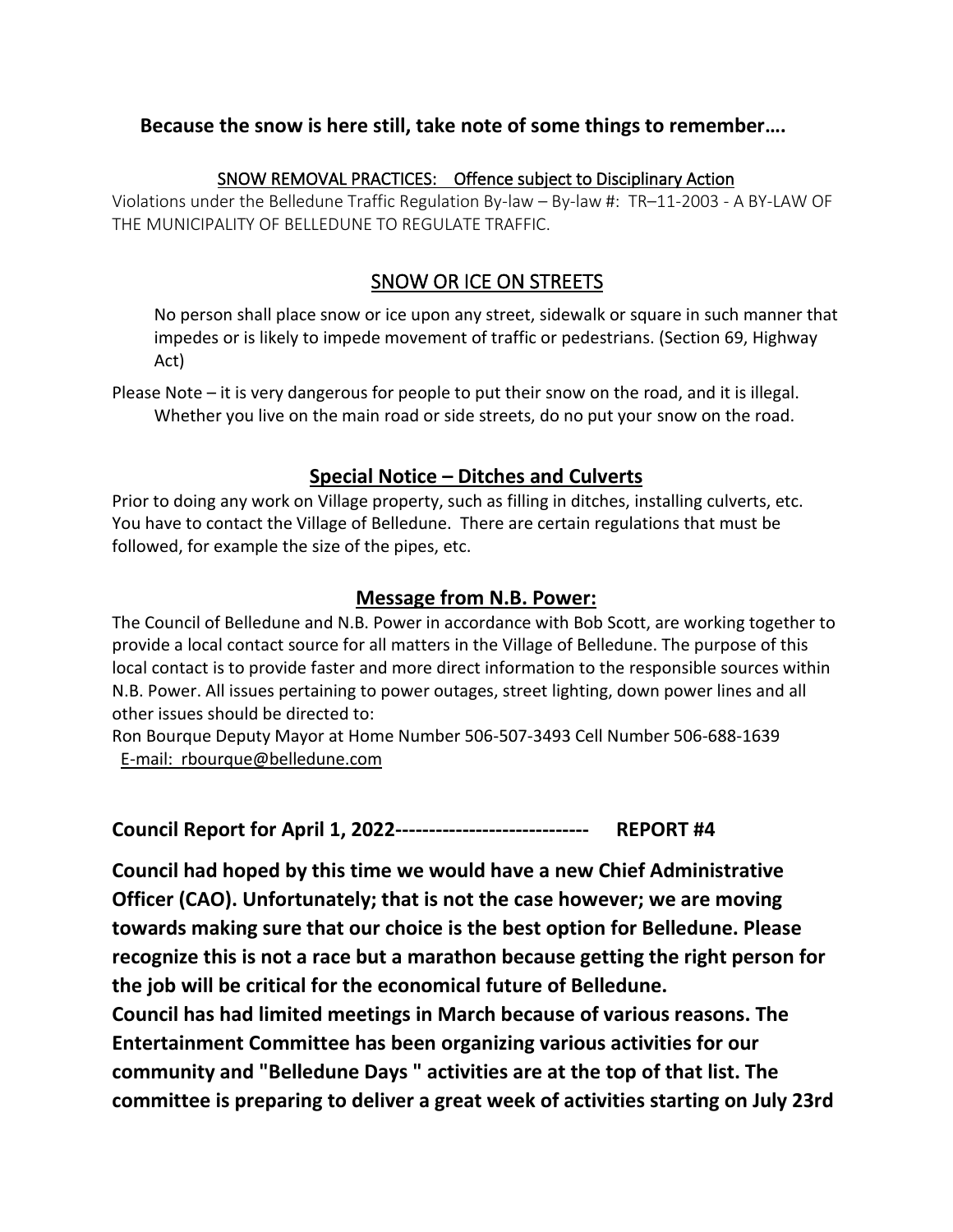**and ending with the fireworks on July 31st. The committee deserves a great deal of credit for their work on preparing for our 2022 celebrations. Council would also like to congratulate Mr. Kevin Surette for being chosen as the representative for Belledune on the Port of Belledune board of Directors. Council was very active during the month attending meetings via zoom conference to discuss the hiring of a new C.A.O. These meetings were required and zoom meetings fill a void that meeting face to face seem to miss. There has been much discussion in the community about the art classes that are given by Mrs. Maureen Pascal. Council had a presentation by Mrs. Pascal and we can confirm to the public that classes will continue and we recognize the great advantage they offer to our seniors and the planned activity for our youth. Council extend to Mrs. Pascal our sincere appreciation for your dedication to making Belledune a better place.** 

**The public meeting held on March 31st featured a comment concerning our Royal Canadian Legion Durham #77. The recognition of our veterans who have passed on and those who are veterans of the armed forces was presented. With all that is happening in the Ukraine, I am hoping that our community can be very proud of the people who have made this country what it is today. Council extends to all our local service personnel our sincere gratitude for your service. Council was updated on the activities of the Community Liaison Committee which is a group of local individuals who discuss issues concerning N.B. Power and in particular the Belledune Generating Station. There will be an outage beginning in mid May for a 6-week period that will require over 200 contract workers on site. They did confirm that the Belledune station operated at 95% capacity for the months of January and February. This fact alone is a very strong indication as to why N.B. Power wish to extend the life of our station past 2030. The work on continuing the progress of the ATV trails for this spring and summer is ongoing. Council has committed funding for a new bridge to cross Jacquet River and the trails continue to be groomed.** 

**The gazebo located on River Road is going to have some attention done to address the need to access it. Council is hoping that our local bird watchers will have access to that facility that has been dormant for far too long. Council has also approved the bid by Mr. Steve Bott to open the cafe located in our municipal building. The date for opening has not been finalized but stay tuned and we wish Mr. Bott the best of luck in this new venture.**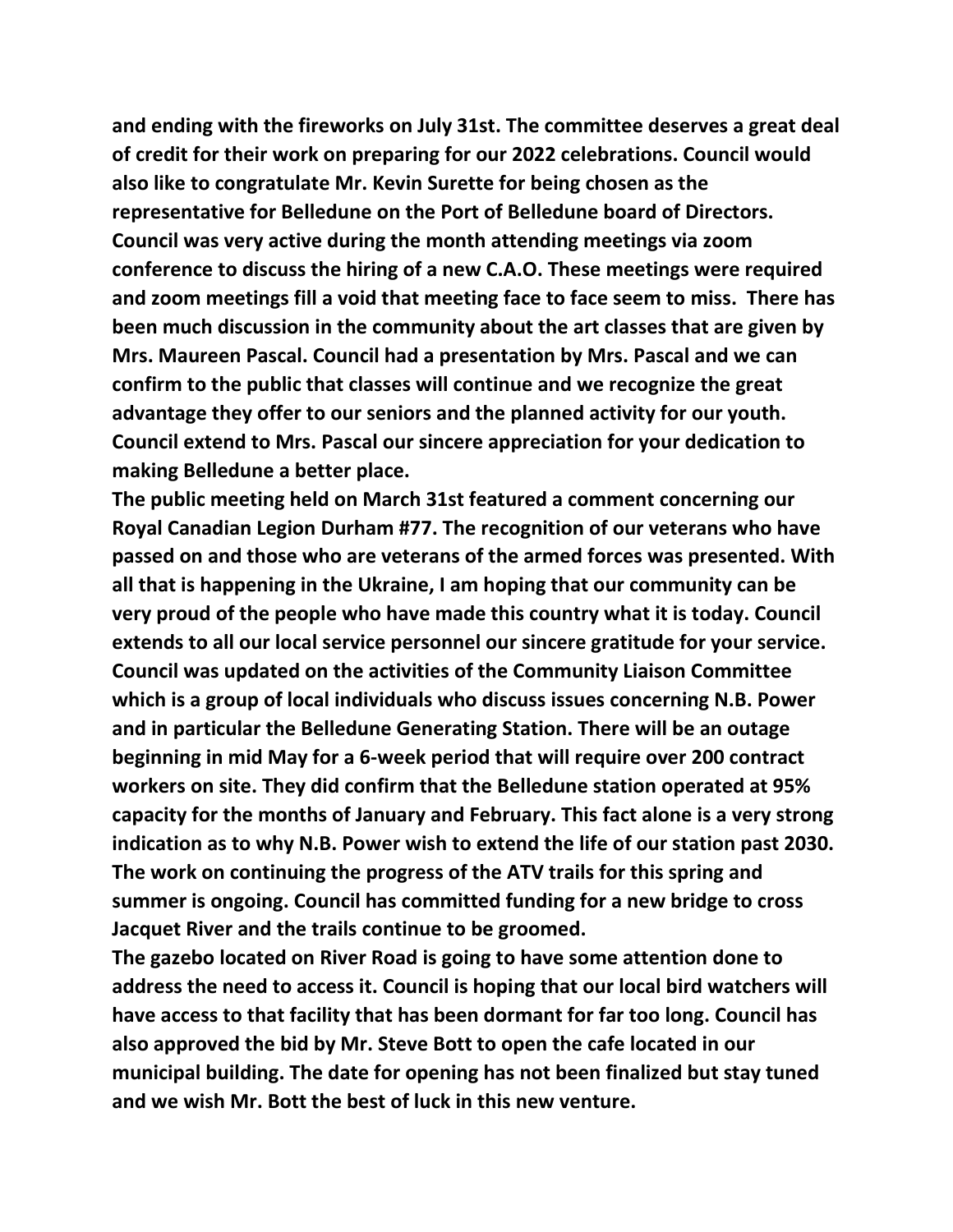**In closing, Wednesday, April 6th will be the last working day for Interim C.A.O. Mr. Scott Ferguson. Scott worked very closely with Council and staff to do a job that was very difficult to do in a short period. The municipality of Belledune, Council and staff wish you success in the future and our sincere appreciation for your dedication to our community.** 

**Council would like to inform the public that our meeting scheduled for April 11th at 7:00 p.m. will be open to the general public. This meeting will be the first open public meeting after the pandemic. We will ask that you wear a mask and respect the distancing whenever possible. Council is looking forward to seeing you in chambers and we wish everyone good health.**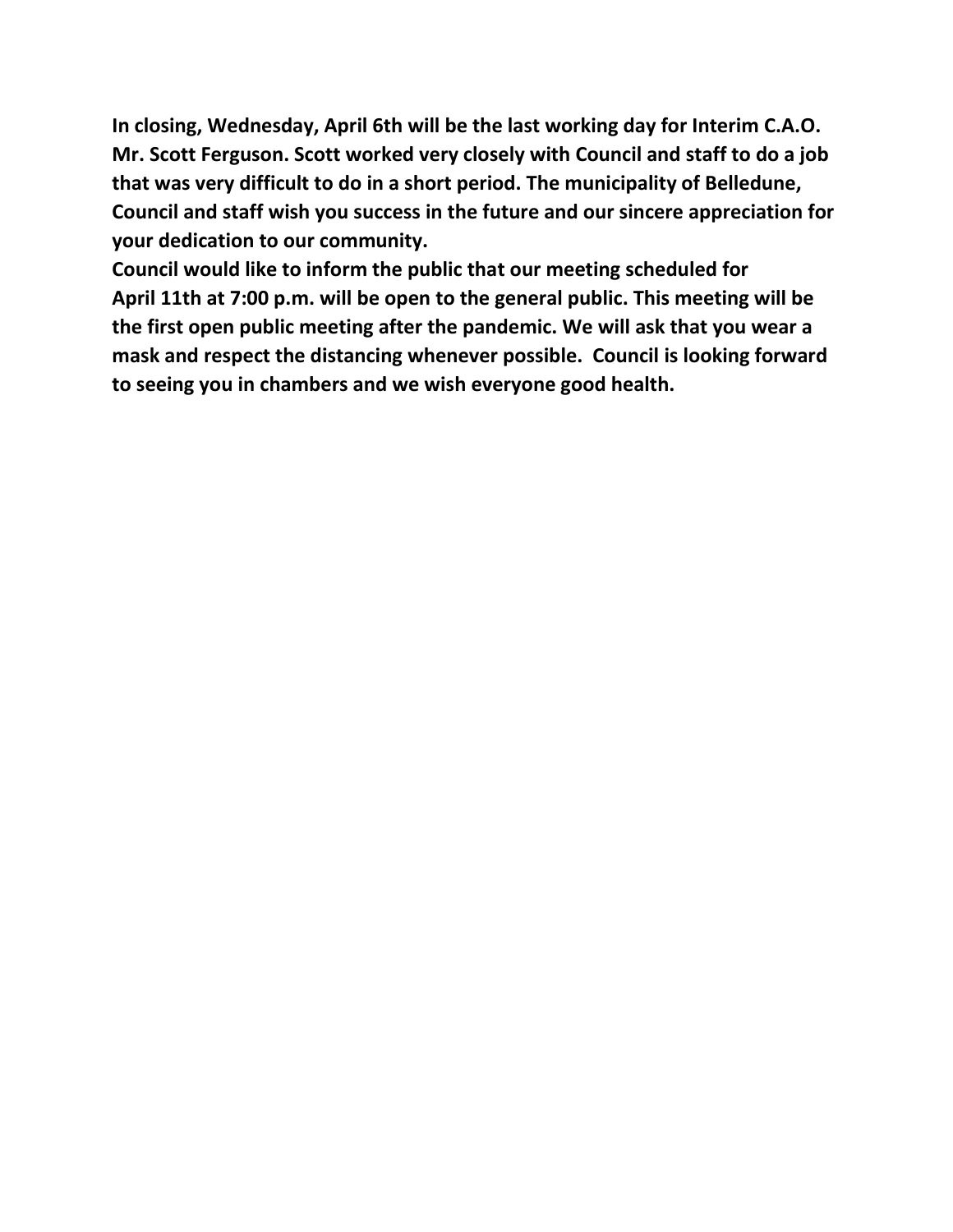#### **BELLEDUNE LIBRARY**

**Librarian Gina Card can be reached at 522-3701 o[r belledunelibrary@nb.aibn.com](mailto:belledunelibrary@nb.aibn.com)  Hours for the Library are as follows: Monday & Thursdays, 1:00pm – 4:00pm Wednesdays, 3:00pm – 6:00 We encourage everyone to go visit the Library located at 2404 Main St.** 

#### **WEEKLY EXERCISE PROGRAMS**

| <b>FITNESS</b> |  |
|----------------|--|
| $B \otimes T$  |  |
| <b>CAMP</b>    |  |



- **Yoga – Tuesdays @ 6:00pm – 7:00pm "\$5.00/session**
- **Senior/Adult Fitness – Wednesdays @ 1pm-2pm - \$5.00/session**
- **Zumba – Wednesdays @ 6:30pm – 7:30pm "\$5.00/session"**
- **Instructors: Sunny Bosca, Danie Hache-Leblanc, Kate Scott/Janie Robichaud**

**For more information contact: Darrell Culligan@ 506-520-9322 or email [dculligan@belledune.com](mailto:dculligan@belledune.com)**

# VETERAN'S MEMORIAL CENTRE ARENA

#### **To rent the ice please contact Darrell Culligan at 520-9322 or 522-3714, or email**  [dculligan@belledune.com](mailto:dculligan@belledune.com) **"keep your stick on the ice"**

- Public Skating, Fridays 5:30pm 6:30pm and Sundays 5:30pm to 6:30pm
- Senior Skating, Sundays 4:30 5:30
- Please Note that it is mandatory to wear a CSA Approved helmet for all rental at the arena, Public Skating, Birthday Parties, Family Rentals, etc. or you will not be allowed on the ice.

## **Belledune Power Club and Fitness Club**

Please be advised that all new members joining the Power Club or returning members who do not currently have a Swipe card will be required to pay a \$10 fee to the Village of Belledune. This fee can be paid at the Municipal Office between the hours of 8:00am-4:00pm, Monday-Friday or can be paid at the Power Club (Ronnie/Steve). The Power Club is operated by a separate organization and not by the Village of Belledune. In order to become a member or receive any information regarding the Belledune Power Club; you must contact one of the directors of the Power & Fitness Club: Ronnie Dempsey at 237-4110 or Steve Shannon at 252- 0095

NOTICE: If you were once a member of the Power Club and have a FOB card and do not wish to renew your gym membership, we are asking that you please return this card over to the Village Office or to the Power Clubs directors.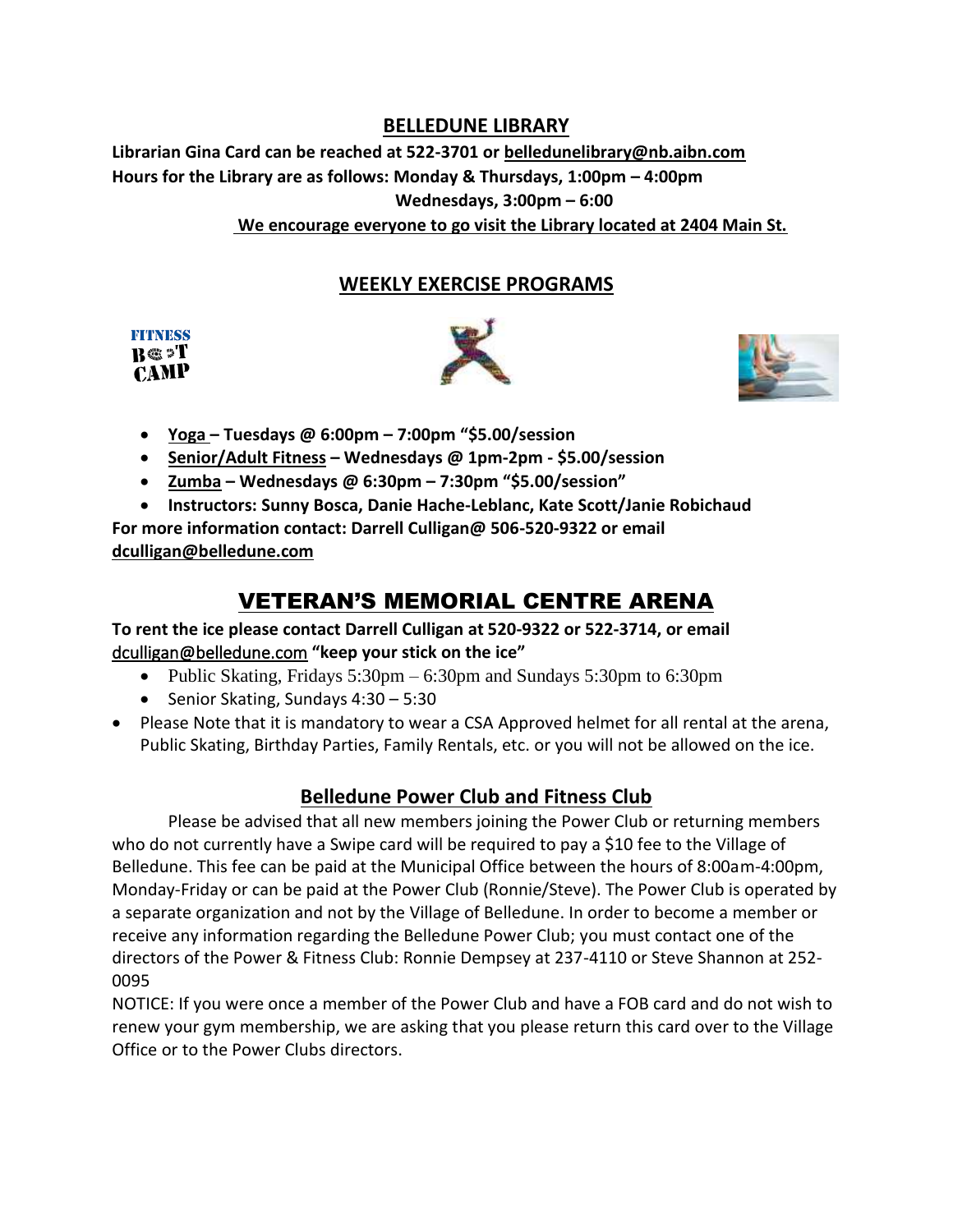# APRIL 2022 EVENT CALENDAR!

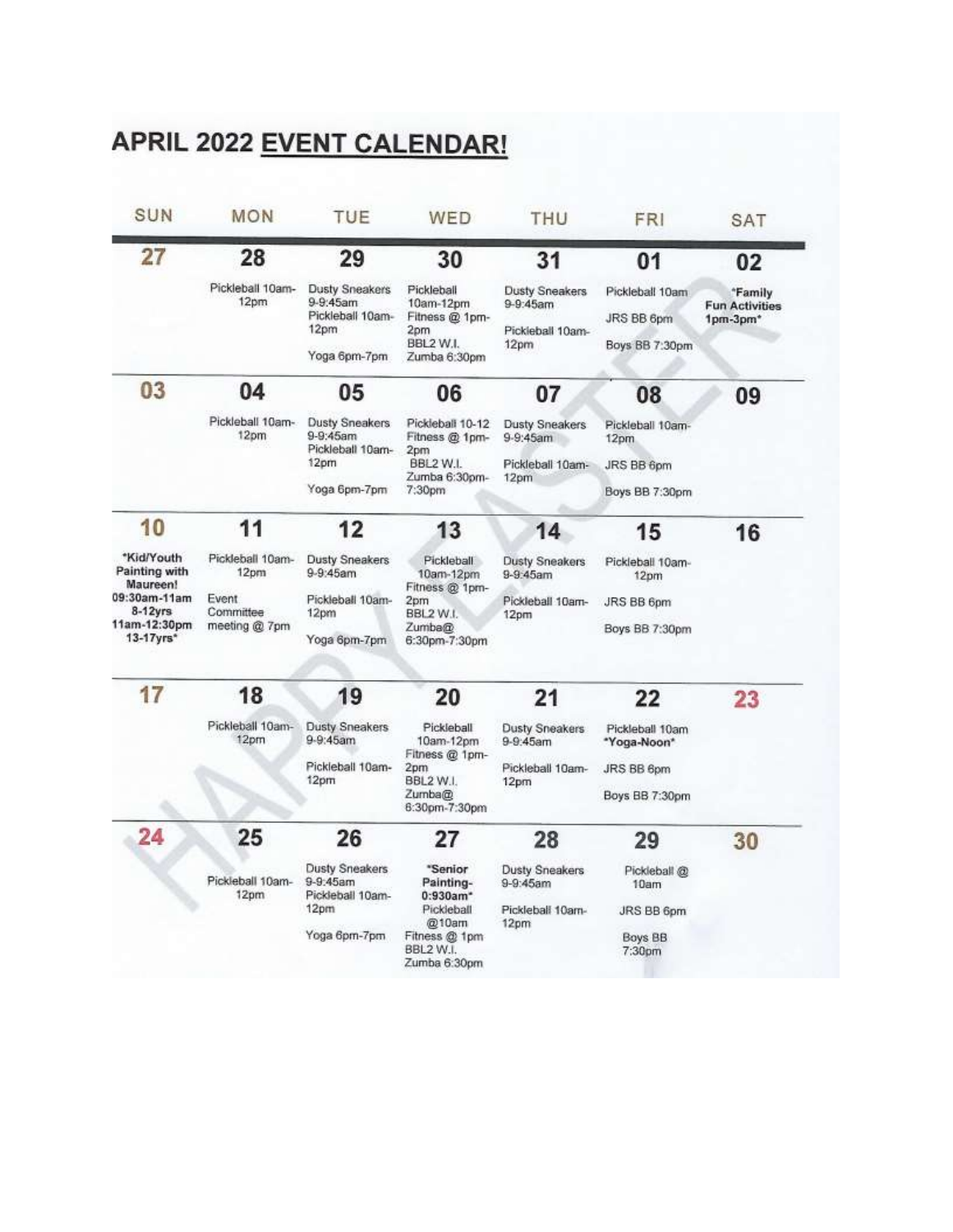#### BELLEDUNE EVENTS COMMITTEE



#### **Notice #2**

#### **The next Event Committee Meeting is Monday, April 4th at 7:00pm at the Belledune Recreation Centre.**

Remember to visit our Facebook Page for upcoming events or messages. We always welcome suggestions, questions or positive comments.

The Events Committee is looking for persons who are interested in being a part of Belledune Day 2022. The Mackeral Derby is in need of an organizer for the event. Please attend our Meeting on April 4th



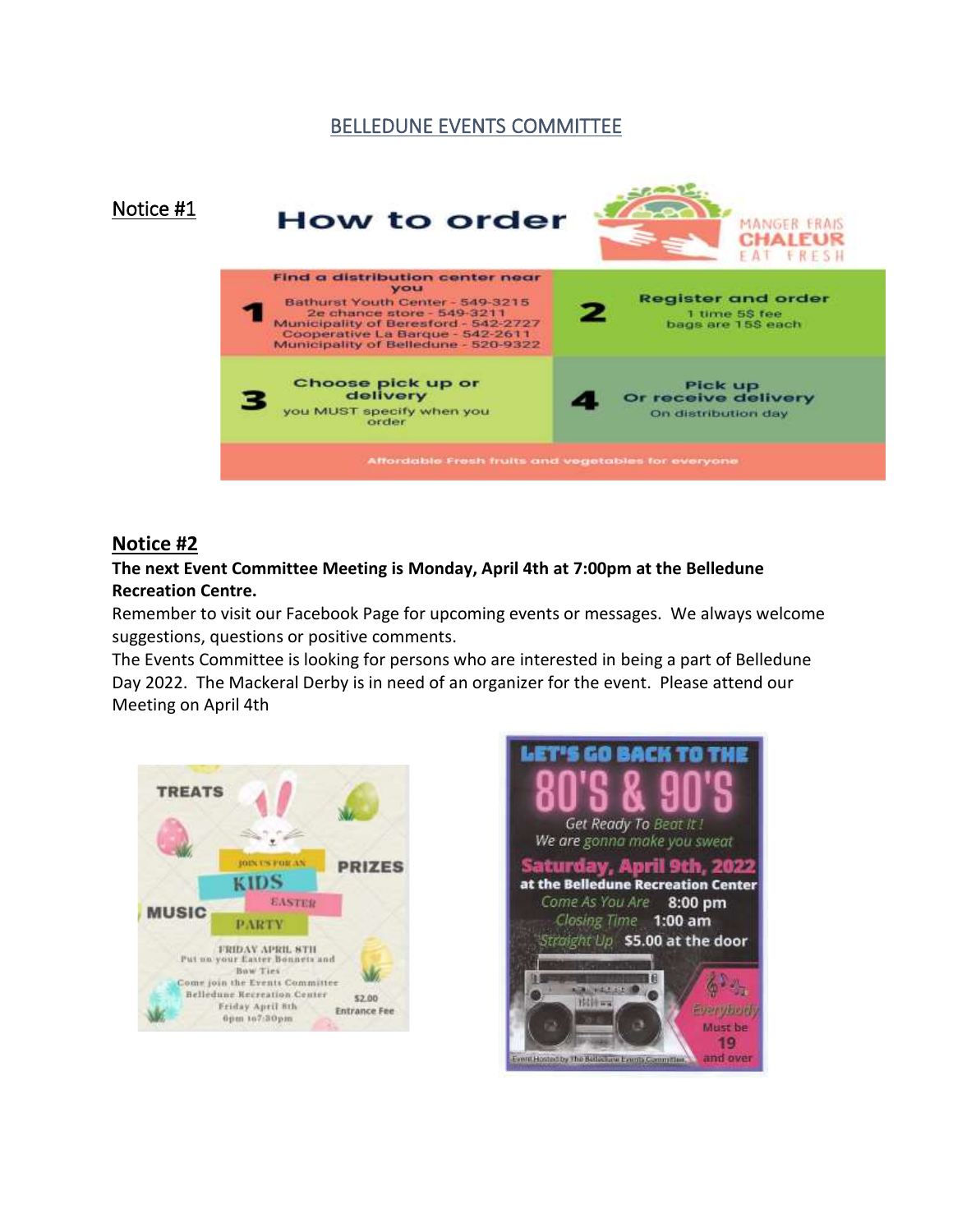## GENERAL COMMUNITY ANNOUCEMENT SECTION

## **Jacquet River Foodbank**

Clothing and other items are **"now accepting clothing and other items again**". Thank you for all of your support. From Johanne – Jacquet River Foodbank

#### **Jacquet River Nature Group**

Our April meeting will be held on Monday, 25th April at 7pm at the Legion. The date for our May meeting is changed to the 3rd Monday (16th) because the 4th Monday is a holiday. Hope to see you there. Hope to see you there. If you'd like more information, please email: **[doylec40@yahoo.ca](mailto:doylec40@yahoo.ca)**

## **Chaleur Transportation Cooperative**

CTC-Chaleur Transportation Cooperative is looking for volunteer drivers in Belledune and surrounding areas to help a neighbor get to medical appointments, pharmacy, or grocery store. Use your own vehicle and get reimbursed for mileage and insurance cost associated with their home transportation duties. Contact Information; Email: **[ctcinfo6@gmail.com](mailto:ctcinfo6@gmail.com)**  Phone: 506-547-2975 Website: **[www.ctchaleur.ca](http://www.ctchaleur.ca/)**

## **Help Starts Here – Dial 2-1-1**

Life can be hard. Finding help can be easy. Call 2-1-1 to find support for all of life's challenges – Food Access, Financial Aid, Affordable Housing and Mental Health. Free – Confidential – 24/7 – 150+languages.

## **Super Village Trailblazers Snowmobile Club**

The Super Village Trailblazers Inc. is pleased to announce that the Lodge is opened for the season. The hours of the restaurant are as follows:

Fridays, 11:00am – 10:00pm Saturdays, 9:00am – 9:00pm

Sunday, 9:00am – 8:00pm

Take out is available – 237-9083. Proof of vaccinations and government ID is required for persons 12 and older and masks must be work except when seated at table. Thank you,

## **Bookkeeping & Tax Service**

Division of Five Star professional maid service now open for the tax season, please call for appointment. Reasonable rates. Personal, small business & corporate. Disability forms, senior's forms, final returns & much more. Member of EFILE Association of Canada. Open Year round for all your Bookkeeping & Tax needs. Now excepting Debit and Credit Cards. Covid 19 in effect. Call 506-237-2751, Cell 506-520-9900

#### Email: **[patsyturple@nb.aibn.com](mailto:patsyturple@nb.aibn.com)**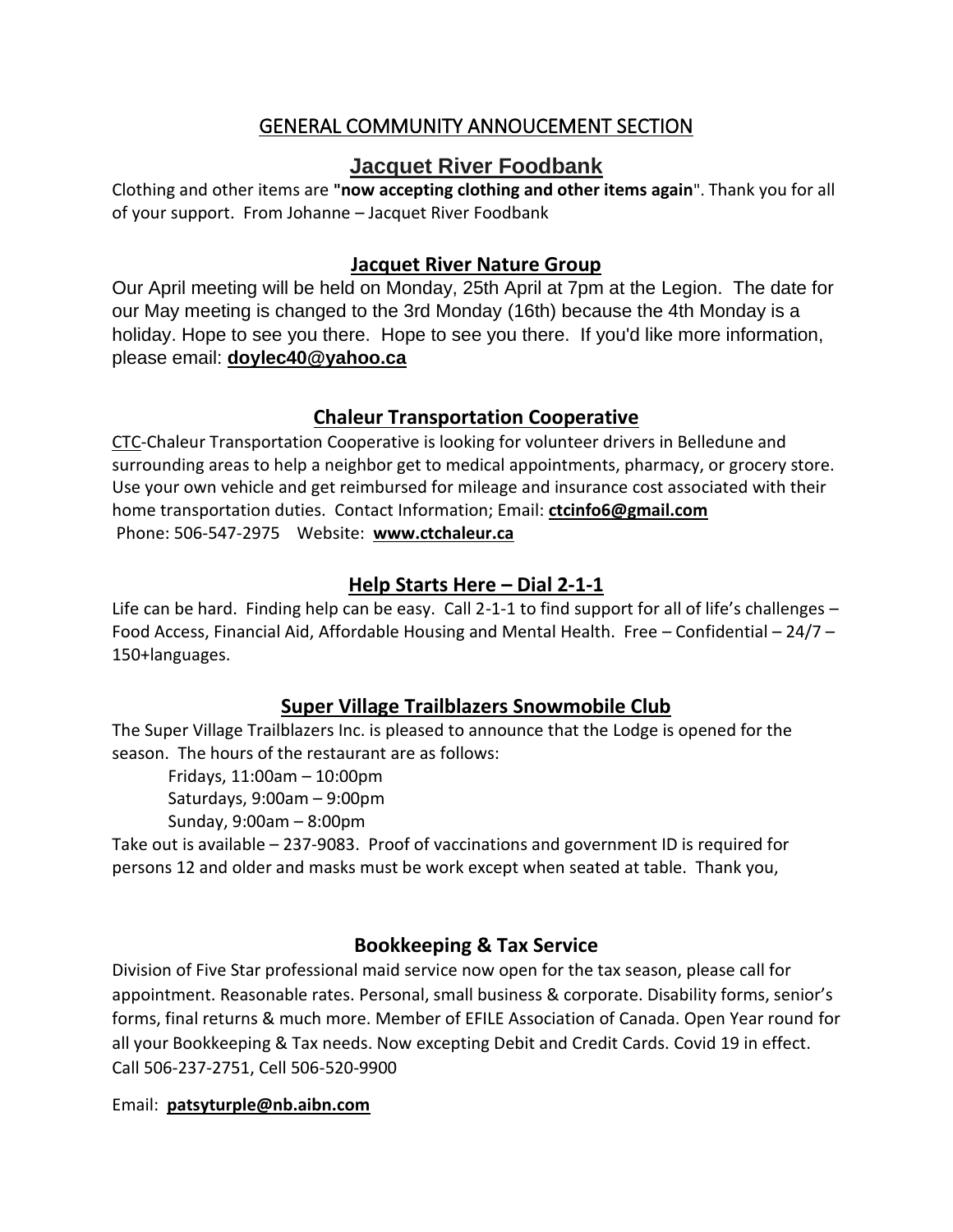#### **THE BELLEDUNE FIREDEPT IS HOSTING**



Painting with Maureen April Events

Tuesdays April 12 to May 31 -1pm to 3 pm. Painting classes

These 8 sessions will introduce watercolour pencils, watercourse and pencil crayons. We will also continue acrylic painting. This will be our last session of day classes before September. Fee of \$80. Some supplies are provided.

- **April 10** 9:30 -10:45 am Painting for Pre-teens Will be making an Easter Card for parents using watercolour pencils. Open to ages 8-12 years. Maximum 10. Free
- **April 10** 11am to 12:15 pm. Painting for Teens Will be making an Easter Card for parents using watercolour pencils. Open to ages 13-17 years. Maximum 10. Free
- **April 27** 10am 12 pm Seniors Painting Will be making floral greeting cards using watercolours and watercolour pencils. Free to ages 60+ Maximum 14

All classes are held at the Belledune Recreation Center. Entrance at the back door. Classes are co-sponsored by Belledune Health and Wellness and Maureen Please contact Maureen at 226-1820 to register or join Painting with Maureen Facebook page and leave a message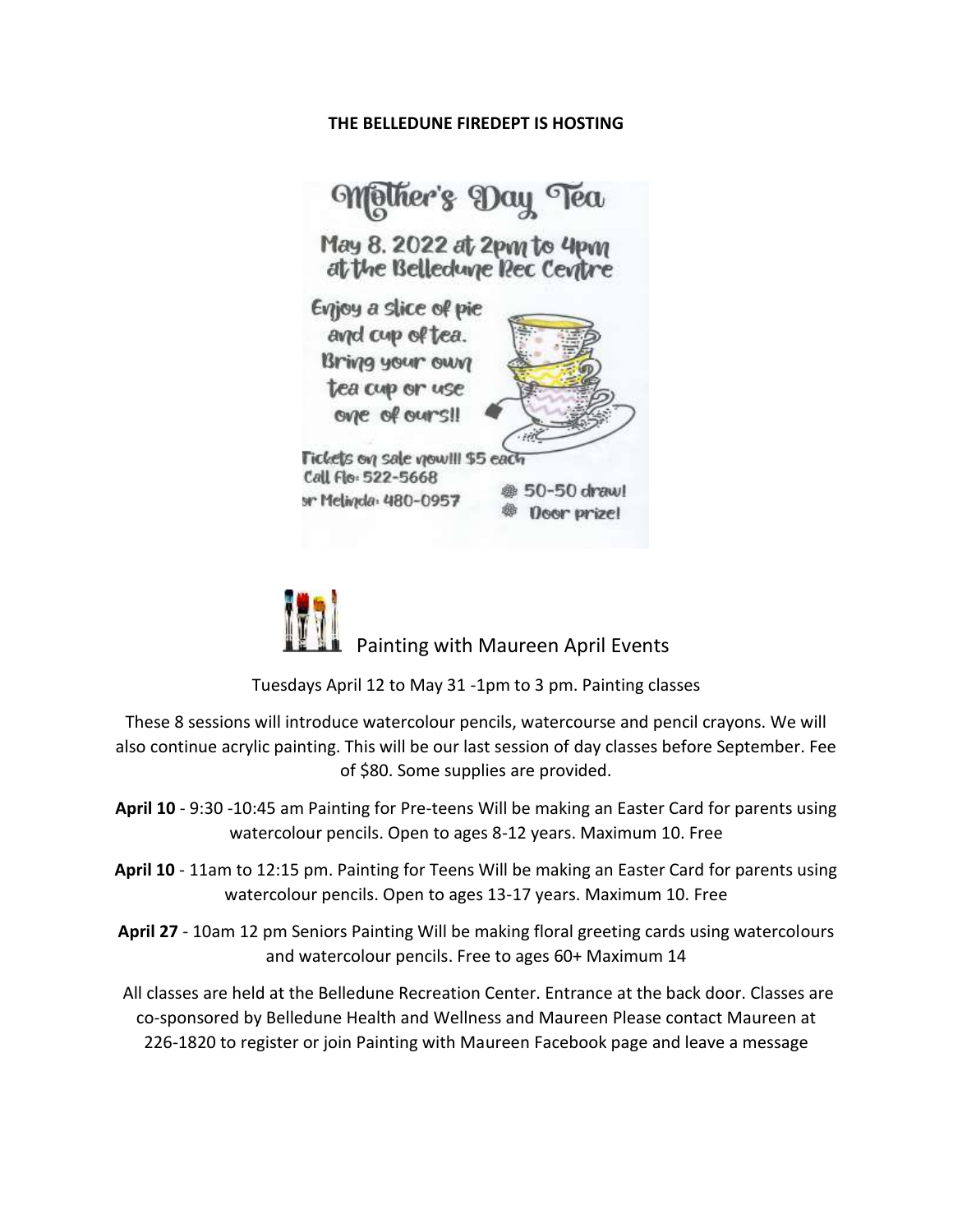The Parish of Good Shepherd churches including St. Gabriel the Archangel and St. John the Evangelist Will be taking donations for the people of Ukraine who are in desperate need of our help. A collection box has been placed at the churches. Please include your name and address along with the amount of your donation so we may issue you a tax receipt. Thank you for your generous support. If you have any questions please call Karen at 520-9500.

#### **THANK YOU**

Tragically, we lost our home in a fire the night of February 5. As you can imagine, losing everything we had accumulated over the past 12 years was devastating and heartbreaking. However, we are incredibly grateful to be healthy and safe and realize we were very lucky and blessed to have escaped a more tragic outcome.

We would like to extend our sincere thanks and gratitude for the outstanding support we have received during this difficult time. We are truly blessed to live in a community that rallies together to help neighbors in times of crises. We have learned through this experience that, *home is where the heart is*! And we plan to rebuild our home here in Belledune, where we plan to live permanently. Our love and appreciation for this community is stronger than ever. Our hearts are here!

We would like to acknowledge Chief Keith Legacy and Captain Nicholas Guitard and all the members of the Belledune fire department for their efforts in extinguishing the blaze. We know you relentlessly battled the fire for hours. We will never forget your brave effort.

Also, a very special thank you to Rayburn Doucet, Joe Noel, and our many relatives, friends and acquaintances for your outstanding support during our time of need. We will always remember, with much gratitude, the many meals, gifts, cards, calls, emails and fund raisers we received during this very stressful time. It is greatly appreciated and will *never* be forgotten.

Sincerely,

Jimmy, Holly, Lily, Jax, Lucy, Macie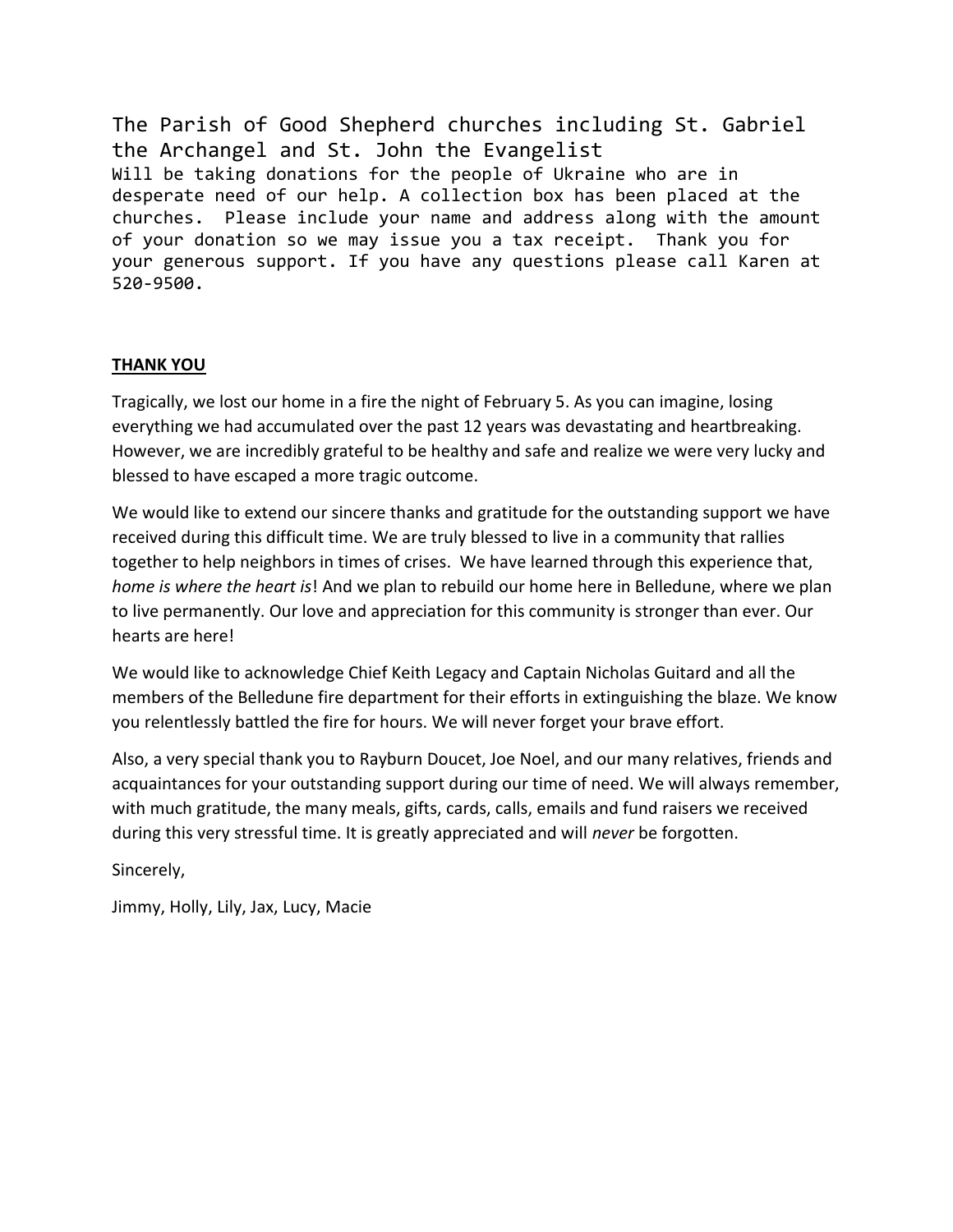*I would like to reach out to everyone asking you to please send in your Happy Birthday, Anniversary Wishes or Congratulations email or call the Library and leave a message for me. Thank you, Gina.*



April 6th Dwayne Woodcox love Eli, Weston & favorite daughter in law.

April 9th Naomi Leger love Eli & Weston

April 11th Judy hickey love Eli & Weston

April 30th Stephanie hickey love your favorite sister.

## **Congratulations**

#### Celebrating our own, congratulations to the recent recipients of the top 20 under 40 Celebrating leaders of our community

- Kayla Devereaux Village of Belledune
- Jenna MacDonald Port of Belledune
- Jordan Frenette Restigouche Pharmacy
- Alannah Hickey North Shore Cleaners

**The Belledune Messenger for May will be published at the beginning of May 2022; please have submissions in by the 25th of April for Newsletter submissions, comments or suggestions: Gina at 522-3701 or email: [belledunelibrary@nb.aibn.com.](mailto:belledunelibrary@nb.aibn.com) Due to limited space, some information will be edited for length. If you wish to keep existing messages previously submitted to the messenger, you must contact Gina to confirm, otherwise your submission will be removed.**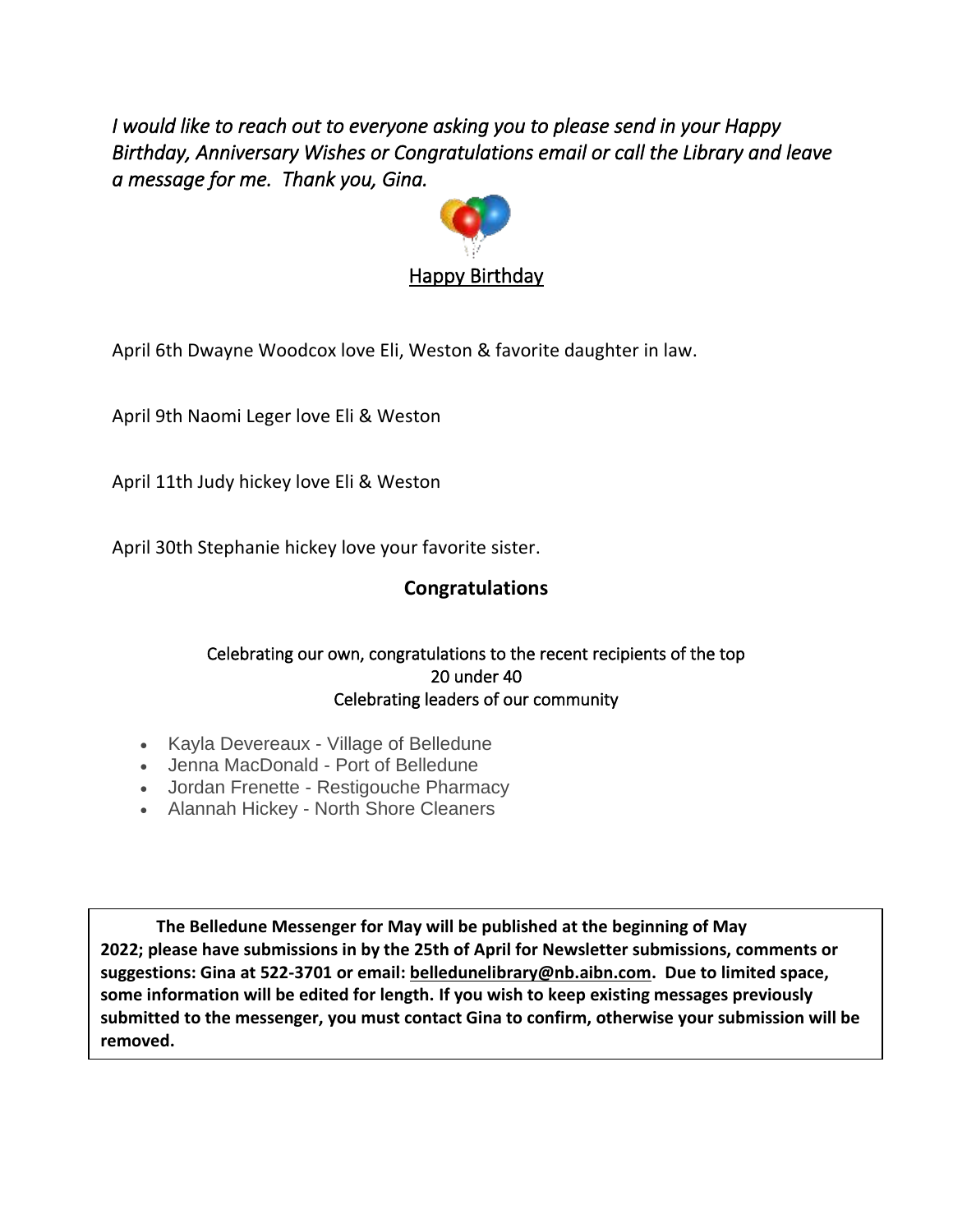

**There will be a Household Hazardous Waste Collect at the Royal Canadian legion in Belledune this April 30th as usually from 9am to 3pm. The following items will be accepted:**

#### **Garage & Workshop**

- o Antifreeze
- o Automotive batteries
- o Automotive body fillers
- o Brake fluid
- o Diesel fuel
- o Engine cleaners
- o Engine degreasers
- o Flares (marine, road)
- o Fluorescent light bulbs
- o Gasoline
- o Oil (automotive)
- o Oil filters

#### **Hobby & Miscellaneous Supplies**

- o Ammunition
- o Batteries NiCad (rechargeable)
- o Computers
- o Fireworks
- o Flea powder
- o Gun cleaners
- o Lighter fluid
- o Nail polish remover
- o Photo chemicals
- o Televisions

#### **Home Maintenance**

- o Ammonia
- o Bleach
- o Fluorescent light bulbs
- o Mercury switches (from thermostats)
- o Mercury thermometers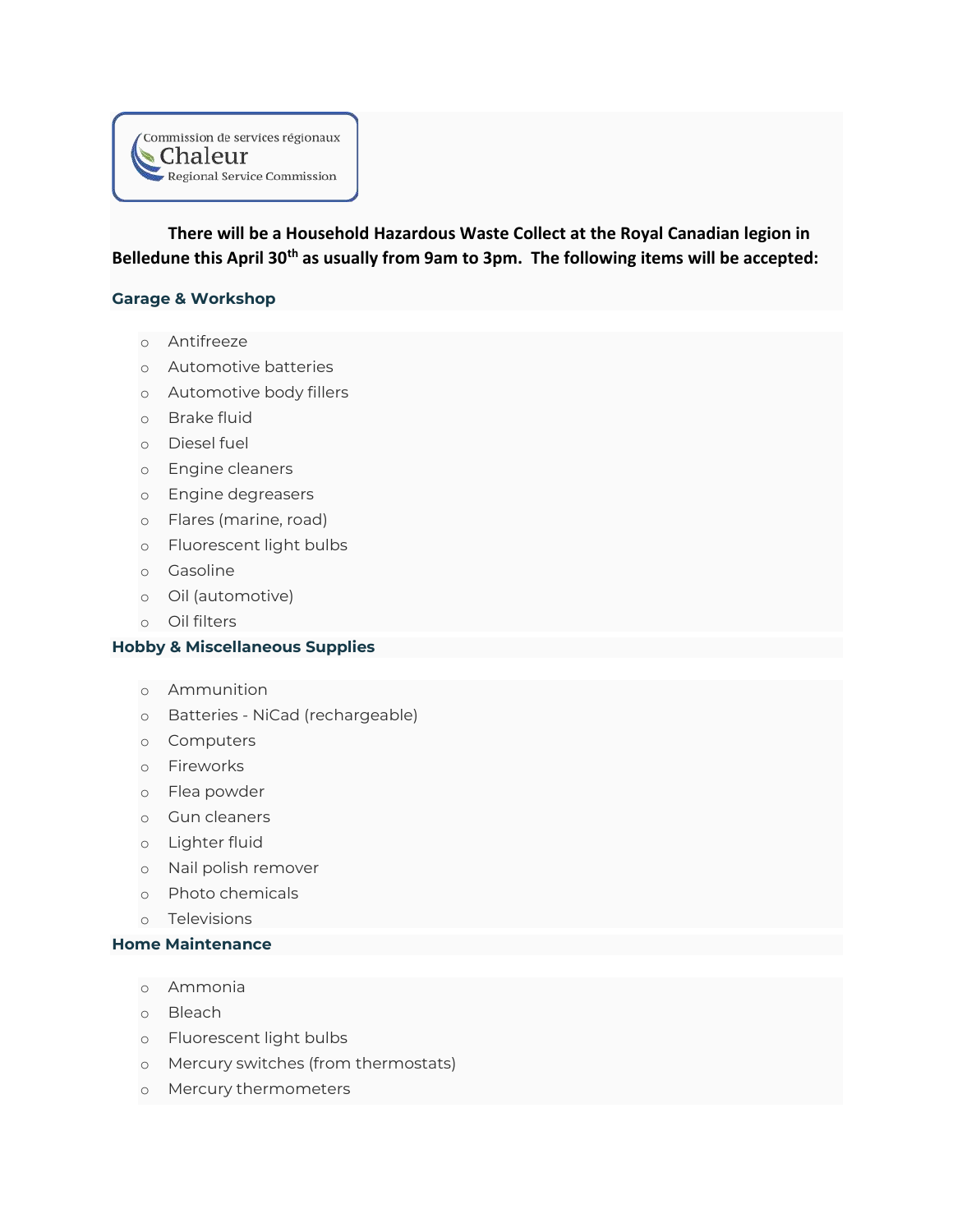- o Mineral spirits
- o Paint (oil based)
- o Paint thinners

#### **Lawn & Garden**

- o Fungicides
- o Herbicides
- o Insecticides
- o Pesticides
- o Weed killers

#### **Outdoor & Pool**

- o Chlorine
- o Muriatic acid
- o Pool and spa chemicals
- o Propane cylinders

If anyone is interested in finding out more information please go to:

#### <https://manage.recollect.net/admin/area/Chaleur/waste/view-widget>

Following are the step by steps instructions on how to download and use the Chaleur recollect app on your phone.

Download the app on the app store on your phone by typing in Chaleur Recollect. It should be the first app that shows up and you will recognize it by the CRSC logo that you see in my signature. Once installed open the app and type in the address you want to see your collection schedule for. If the address is in the system, you will automatically see the schedule for that address.

If you want to add reminders or notifications go on the bottom right of the app once opened and you will see the word more with 3 dots under it. You tap there to set notifications, language, report a problem and you also find our phone number or website there too.

Also, if you have the internet but no smartphone, they can see their schedules by going on our website at [www.csrchaleurrs.ca](http://www.csrchaleurrs.ca/) . Once on the page go under the ''solid waste'' tab and then on the ''about'' section at the very bottom you see ''collection schedule''. You can click there and search your address for you collection schedule.